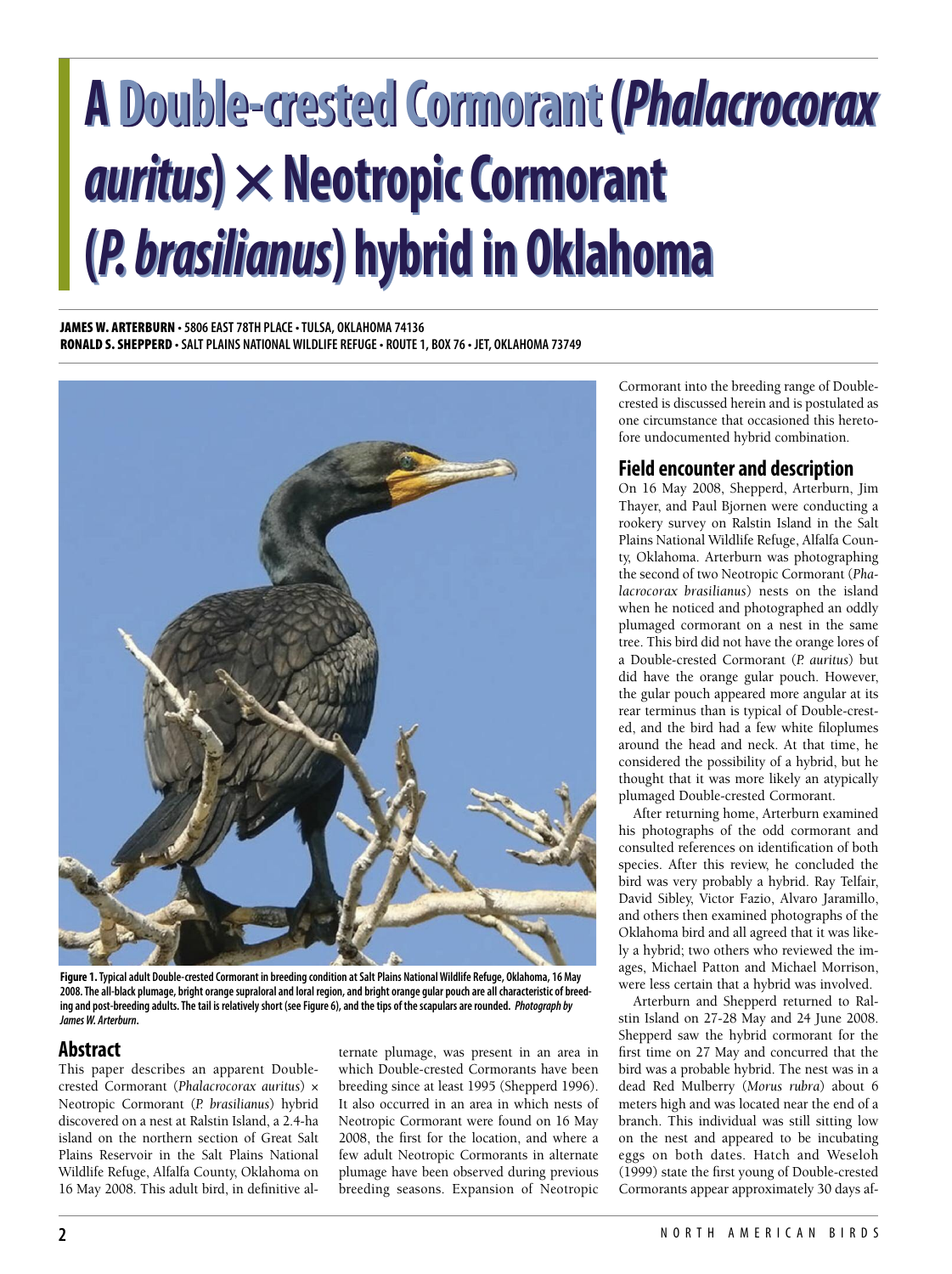ter the first eggs are laid. The 40-day interval between visits suggests that the eggs were probably not fertile.

Adult definitive-basic and definitive-alternate plumages in both cormorant species are adequately described in the literature (Palmer 1962, Oberholser 1974, Telfair and Morrison 2005, Hatch and Weseloh 1999, Harrison 1983, Harrison 1987, Enticott and Tipling 1997). In the summary below, we focus on the most useful features for distinguishing these species in the field: on the coloration and shape of the gular pouch, loral area, and bill; on the feathering of the head and neck; and on the proportions of body and tail.

Adult Double-crested Cormorants in definitive alternate plumage are distinguished by their bright orange to yellow-orange supraloral/loral region (that area above and anterior to the eye) and by their large, bright orange gular pouch with broad, rounded posterior border (Figure 1). Adult Neotropic Cormorants in definitive alternate plumage are distinguished by a relatively small horizontal gular pouch with a narrower, acutely angled posterior border, the pouch being pale yellowish brown in color and bordered thinly but prominently with white feathers. Adult Neotropics in breeding condition also have white filoplumes on sides of the head, neck, and sometimes the ventral region; the longest of these filoplumes are post-auricular. The supraloral/loral area has black feathering speckled with white feathering, as do the forehead and supercilium (Figure 2). Other features commonly mentioned as distinguishing characteristics between these two species include body size and shape, bill size, and tail length. The difference in body size and shape is helpful when the two species are together, but it is less helpful for identification of lone birds. In Neotropic, the tail length in proportion to body length is noticeably longer than in Double-crested; this difference is noticeable even on lone birds. Telfair and Morrison (2005) state that the tail length in Neotropic measures about two-fifths of body length, whereas in Double-crested it is about one-fifth. Double-crested Cormorants do have a longer and thicker bill than Neotropic Cormorants, but the difference is not always useful when trying to identify lone birds. However, a mark that we have not seen mentioned in the literature is the stark difference in bill shape: Double-crested's bill

has a bulbous tip, which Neotropic's bill lacks. This gives the culmen of the Doublecrested Cormorant a concave look, while the culmen on the Neotropic Cormorant has a straight or flat profile, as it lacks the bulbous nail. Finally, the shape of the scapular tips also differs between the species—rounded in Double-crested, more sharply pointed in Neotropic (Clark 1992)—and this appears to be diagnostic for birds in fresh plumage. Overall plumage color, eye and eyelid color, the color of the mouth lining, and the color of the legs and feet are less useful characteristics for identification, as there appears to be much overlap between the two species in these aspects, depending on age and breeding condition.

The Oklahoma cormorant described below,



**Figure 2.Typicaladult NeotropicCormorant in breeding condition atSalt Plains National Wildlife Refuge, Oklahoma, 16 May 2008.The whitefeathering surrounding the pale brown gular pouch and the white filoplumesabout the head and neckarecharacteristic of breeding adults.** *Photograph byJamesW. Arterburn***.**

and shown in Figures 3–6, has features that are attributable to, or intermediate between, both species. Figures 3 and 4 show the large, bright orange-yellow gular pouch as in Double-crested Cormorant, but the rear border tapers to an acute angle more like that of Neotropic. There are no white feathers bordering the rear of the pouch, as would be present in an adult Neotropic in breeding condition. The Oklahoma bird lacks the bright orange supraloral/loral region of Double-crested but does show a small spot with a hint of orange in this area. The rest of the supraloral region has black feathering speckled with white, as in Neotropic. The forehead and supercilium also show some white feathering, as in Neotropic. The bird has white filoplumes on the sides of the head and neck



Figures 3, 4. Apparent hybrid cormorant at Salt Plains National Wildlife Refuge, Oklahoma, 16 May 2008. Notice the bright orange gular pouch and hint of orange in supraloral and loral region. The bill is **smaller than that of Double-crested, with justa hint ofa bulbous tip.** *Photographs byJamesW. Arterburn.*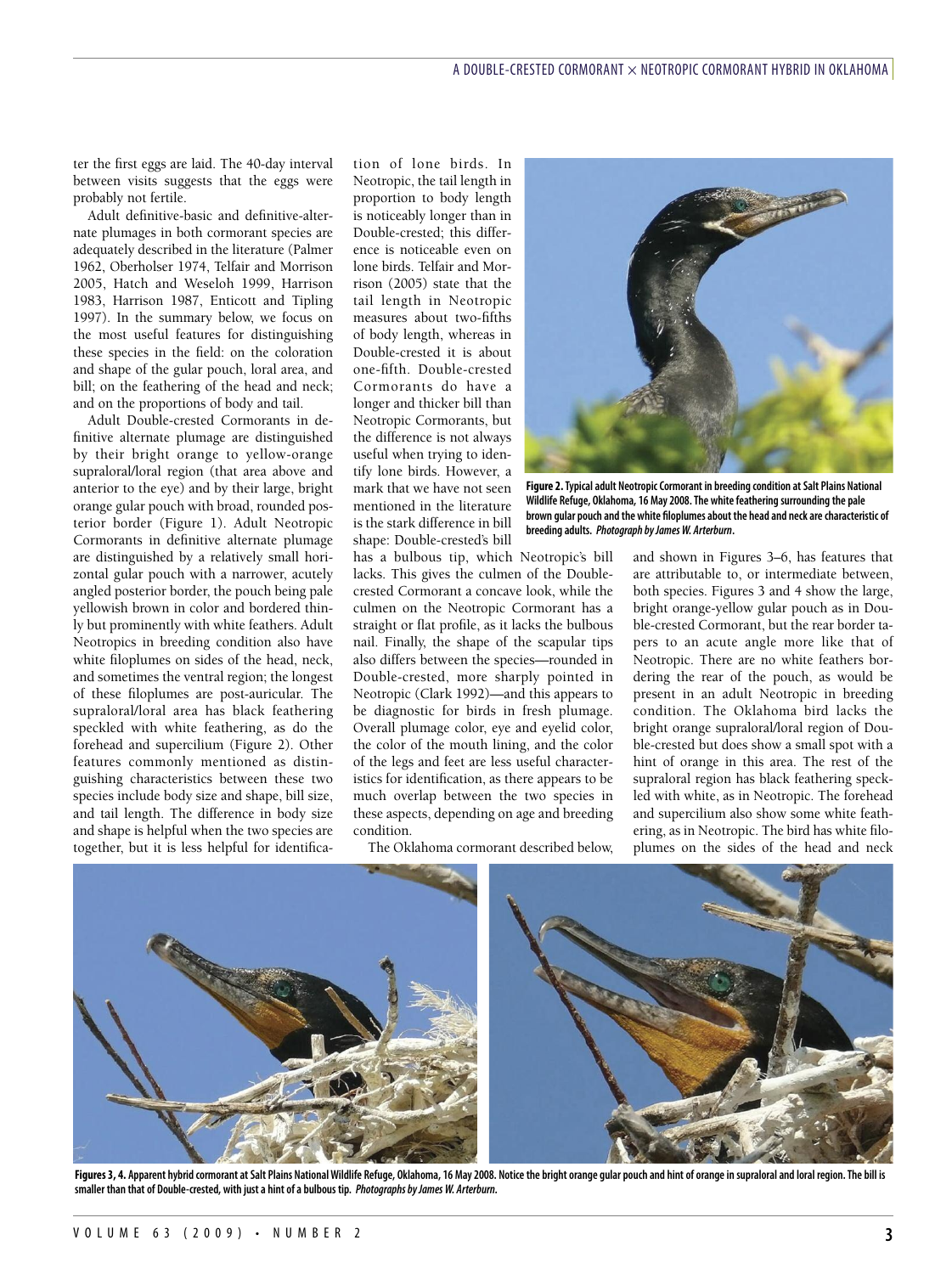

Figure 5. Apparent hybrid cormorant at Salt Plains National Wildlife Refuge, Oklahoma, 27 May 2008. Note the sharply pointed ends **to thescapulars.** *Photograph byJamesW. Arterburn.*



Figure 6. Apparent hybrid cormorant at Salt Plains National Wildlife Refuge, Oklahoma, 27 May 2008. Note the long tail in proportion **to the body.** *Photograph byJamesW. Arterburn.*

characteristic of Neotropic. The bill appears thin as in Neotropic but has a moderately bulbous tip, as in Double-crested. The sharply pointed scapular tips, diagnostic of Neotropic, can be seen in Figure 5, while Figure 6 shows the noticeably longer tail in proportion to body length, also as expected in Neotropic.

Behaviorally, this apparent hybrid and the Neotropic Cormorant that was on a nest in the same tree never flushed even when we walked under the nests to the base of the tree. However, the six Double-crested Cormorants that were on nests in the same tree always flushed when we got within 8-9 meters. A second Neotropic Cormorant on a nest on another part of the island also never flushed, regardless of how closely we approached. All Double-crested Cormorants on nests throughout the island would flush before we walked within 8-9 meters' distance.

## **Discussion**

As has been abundantly documented in regional reports of the present journal, populations of both species of cormorant have been expanding in many parts of the continent, and extralimital records have also increased. Double-crested Cormorant, the most numerous and most widely distributed cormorant in North America, is also the only cormorant

species to occur in large numbers in the continent's interior (Hatch and Weseloh 1999). Neotropic Cormorant is also widely distributed but is found mostly in the tropics from southern North America, the Caribbean, and Central and South America to Cape Horn (Enticott and Tripling 1997). In North America, the breeding range of Neotropic Cormorant covers the southern states from southern Arizona to southwestern Louisiana and extends northward through north-central Texas into southeastern Oklahoma and southwestern Arkansas (Telfair and Morrison 2005). These two species are the only cormorants regularly found in the interior of North America, and so it is not unexpected that they would form mixed colonies, particularly because their nesting habits are similar. In the Bahamas, a small subspecies of Doublecrested Cormorant (*P. a. heuretus*) coexists with Neotropic Cormorant, and this situation needs study (Hatch and Weseloh 1999).

Both species show variation in size, plumage, or both over their large ranges. In Double-crested Cormorant, there is considerable variation in size and in the color of the crest. The size of the crest increases from south to north along both coasts and also from east to west across the interior. Darkness of feathering and the proportions of black and white in the nuptial plumes of the crest varies geographically, with southeastern birds having an all-black crest, northeastern birds having occasional white or parti-colored plumes, especially mid-continental populations; southern Pacific birds show frequent white plumes, while those from northern Pacific areas often have all-white plumes (Palmer 1962). Neotropic Cormorants vary in size, with the smallest occurring in North America, Mexico, Central America, and the Bahamas, and the largest occurring in extreme southern South America (Palmer 1962). Double-crested and Neotropic Cormorants are thought to be closely related and are treated as allospecies by Sibley and Monroe (1990); however, they have not been known to interbreed either in captivity or at breeding colonies where the two occur together (McCarthy 2006).

Hatch and Weseloh (1999) note that Double-crested Cormorant is currently expanding but mostly within its historical range and is a rare breeder in Louisiana. They also note that until recently, Double-crested Cormorant was the only cormorant to occur in large numbers in the interior. Telfair (2006) indicates that Double-crested Cormorants were first discovered breeding in Texas in 1926, followed by a gap in documented breeding from 1939 to 1974, whereas all known U.S. colonies of Neotropic Cormorant were along the Texas